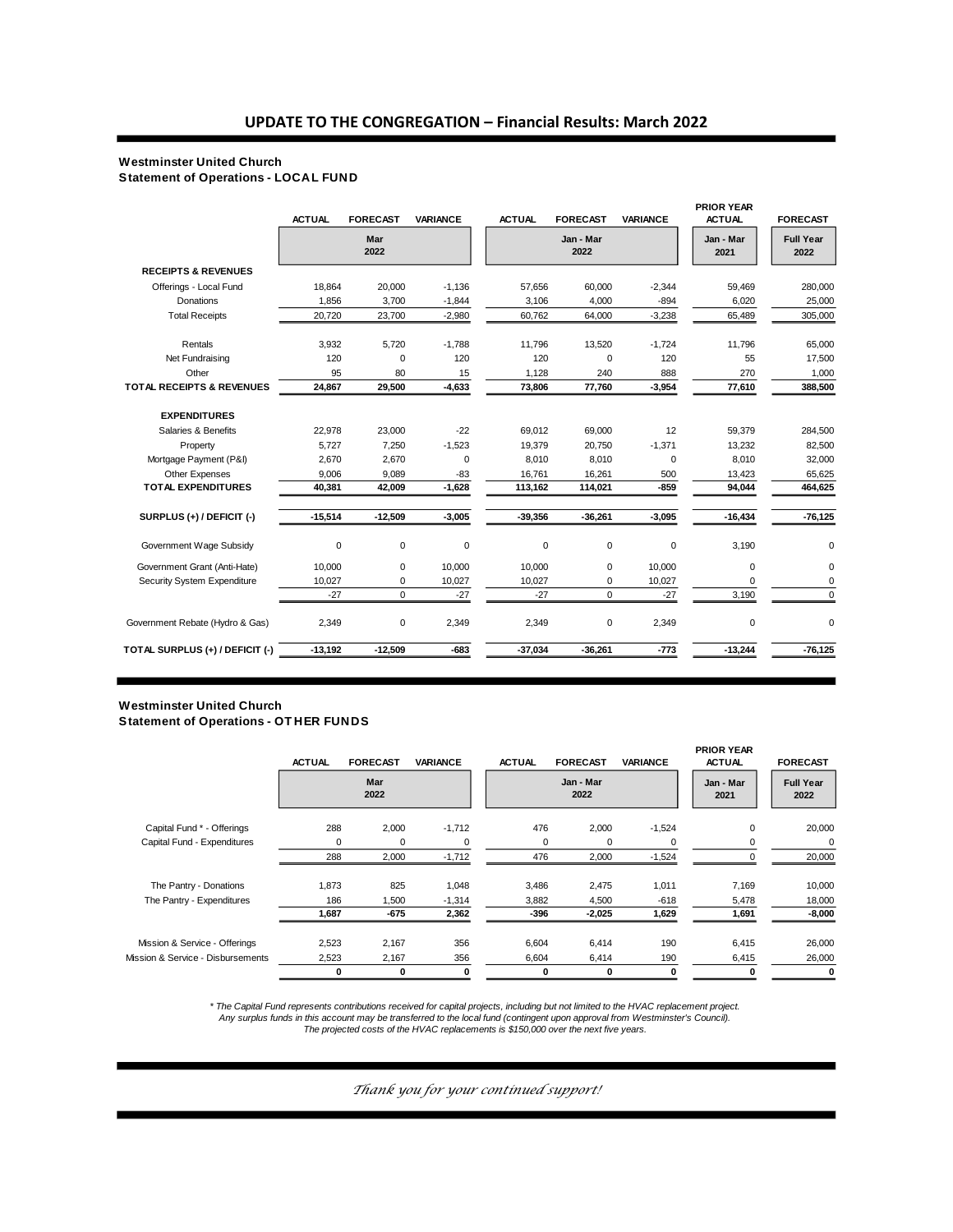## **Westminster United Church**

### **T otal Available Funds**

|                       | <b>2022 Net</b>    |                                  |                    |  |  |
|-----------------------|--------------------|----------------------------------|--------------------|--|--|
|                       | as at Dec 31, 2021 | Outflow (-) / Inflow<br>$^{(+)}$ | as at Mar 31, 2022 |  |  |
| Local Fund            | 262.363            | $-43.082$                        | 219.281            |  |  |
| The Pantry            | 12.641             | $-396$                           | 12.245             |  |  |
| Capital Fund          | 3.500              | 476                              | 3,976              |  |  |
| TOTAL AVAILABLE FUNDS | 278.504            | $-43.002$                        | 235.502            |  |  |

# **Long T erm Liabilities**

| UCC MORTGAGE LOAN - as at Dec 31, 2021                                  | 353,067 |
|-------------------------------------------------------------------------|---------|
| Principal Paid in 2022                                                  | 5.815   |
| Interest Paid in 2022                                                   | 2.195   |
| UCC MORTGAGE LOAN - as at Mar 31, 2022                                  | 347.251 |
|                                                                         |         |
| CEBA (GOV'T) LOAN - as at Mar 31, 2022                                  | 60,000  |
| * \$20,000 will be forgiven if \$40,000 is repaid prior to Dec 31, 2023 |         |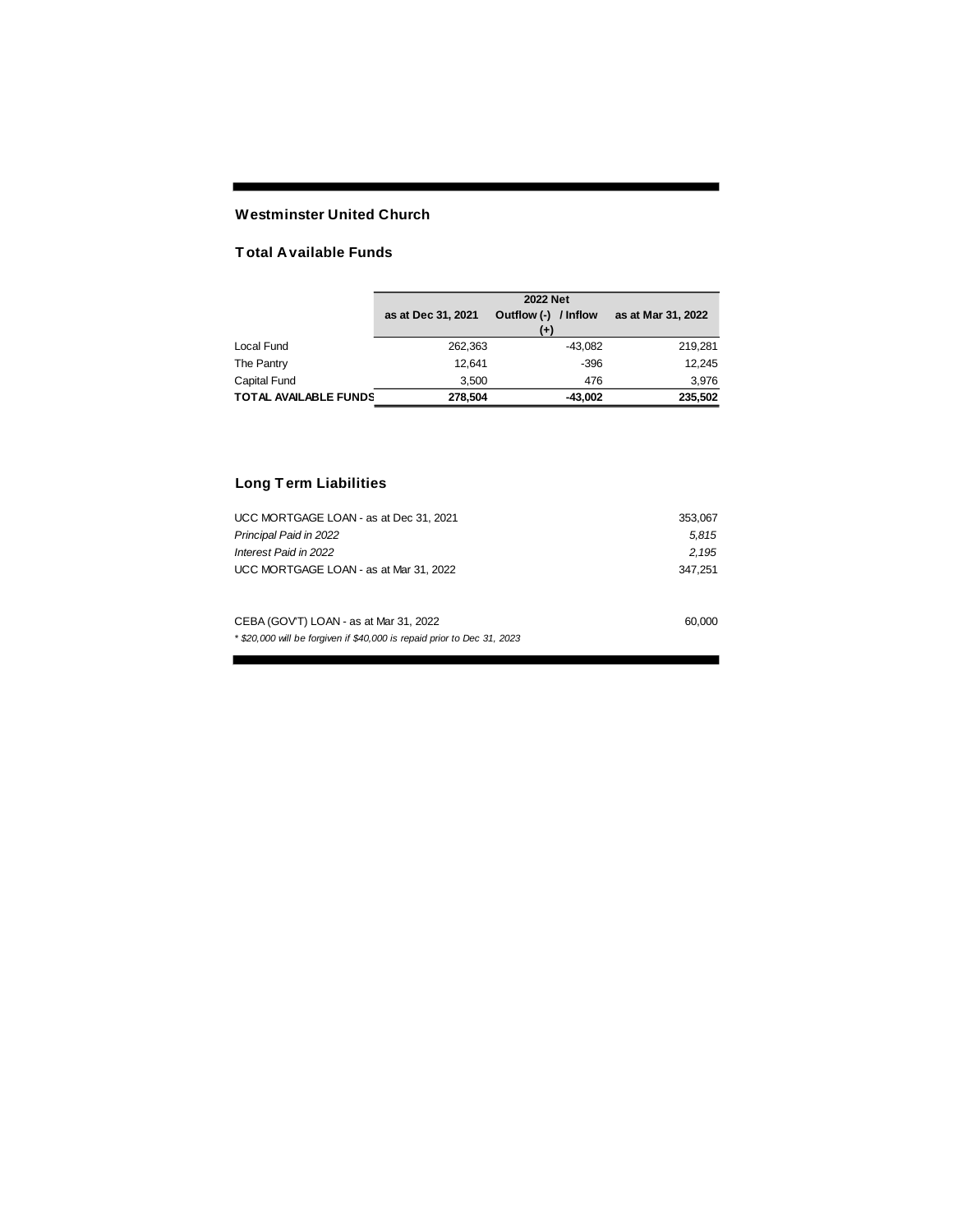